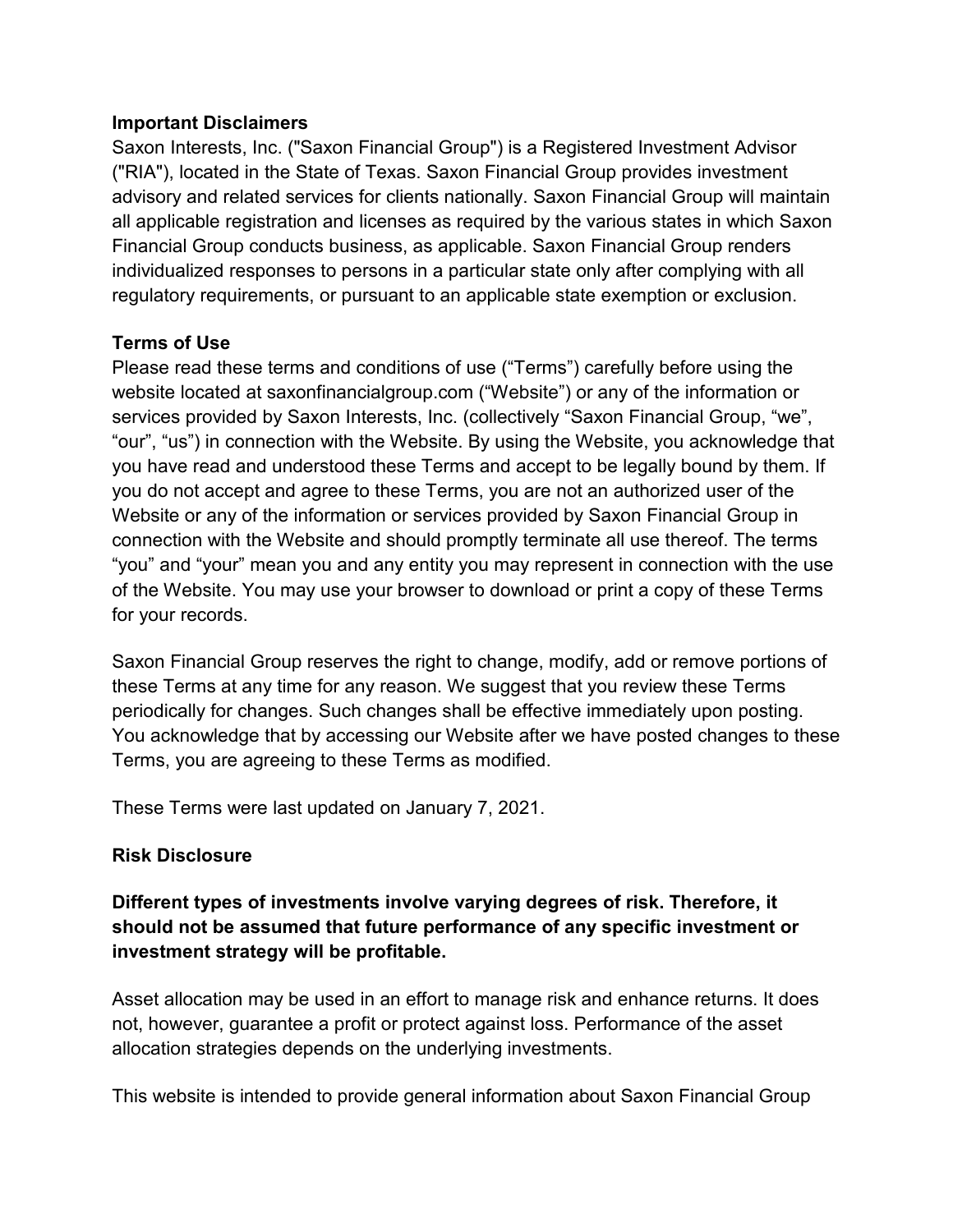and its services. It is not intended to offer or deliver investment advice in any way. Information regarding investment services are provided solely to gain an understanding of our investment philosophy, our strategies and to be able to contact us for further information.

Market data, articles and other content on this website are based on generally available information and are believed to be reliable. Saxon Financial Group does not guarantee the accuracy of the information contained in this website. The information is of a general nature and should not be construed as investment advice.

Please remember that it remains your responsibility to advise Saxon Financial Group, in writing, if there are any changes in your personal/financial situation or investment objectives for the purpose of reviewing/evaluating/revising our previous recommendations and/or services, if you would like to impose, add, or to modify any reasonable restrictions to our investment advisory services.

Saxon Financial Group will provide all prospective clients with a copy of our current Form ADV, Part 2A ("Disclosure Brochure"), Form ADV Part 2B, which is the Brochure Supplement for each advisory person supporting a particular client, and the Form ADV Part 3 (Client Relationship Summary or Form CRS). You may obtain a copy of these disclosures on the SEC website at [http://adviserinfo.sec.gov](http://adviserinfo.sec.gov/) or you may Contact Us [Melody@SaxonFinancialGroup.com](mailto:Melody@SaxonFinancialGroup.com) to request a free copy via .pdf or hardcopy.

#### **Privacy Disclosures**

Saxon Financial Group is committed to safeguarding the use of personal information of our Clients (also referred to as "you" and "your") that we obtain as your Investment Advisor, as described in our Privacy Policy.

Saxon Financial Group does not collect personal non-public information through this website; however, the Advisor may collect information from you on application forms, agreements, profile or investment policy statements, and other documents received or processed in relation to services we provide. We also may collect information from other sources.

We do not respond to "do not track" requests because we do not track you over time or across third party websites to provide targeted advertising. We may track you across our website to help us improve our content.

We may use "cookies" and similar online technologies to keep, and sometimes track, information about you regarding your usage of our website. Cookies are small data files that are sent to your browser or related software from a Web server and stored on your device. Cookies help us to collect information about your usage of our website, including date and time of visits, pages viewed, amount of time spent on our sites, or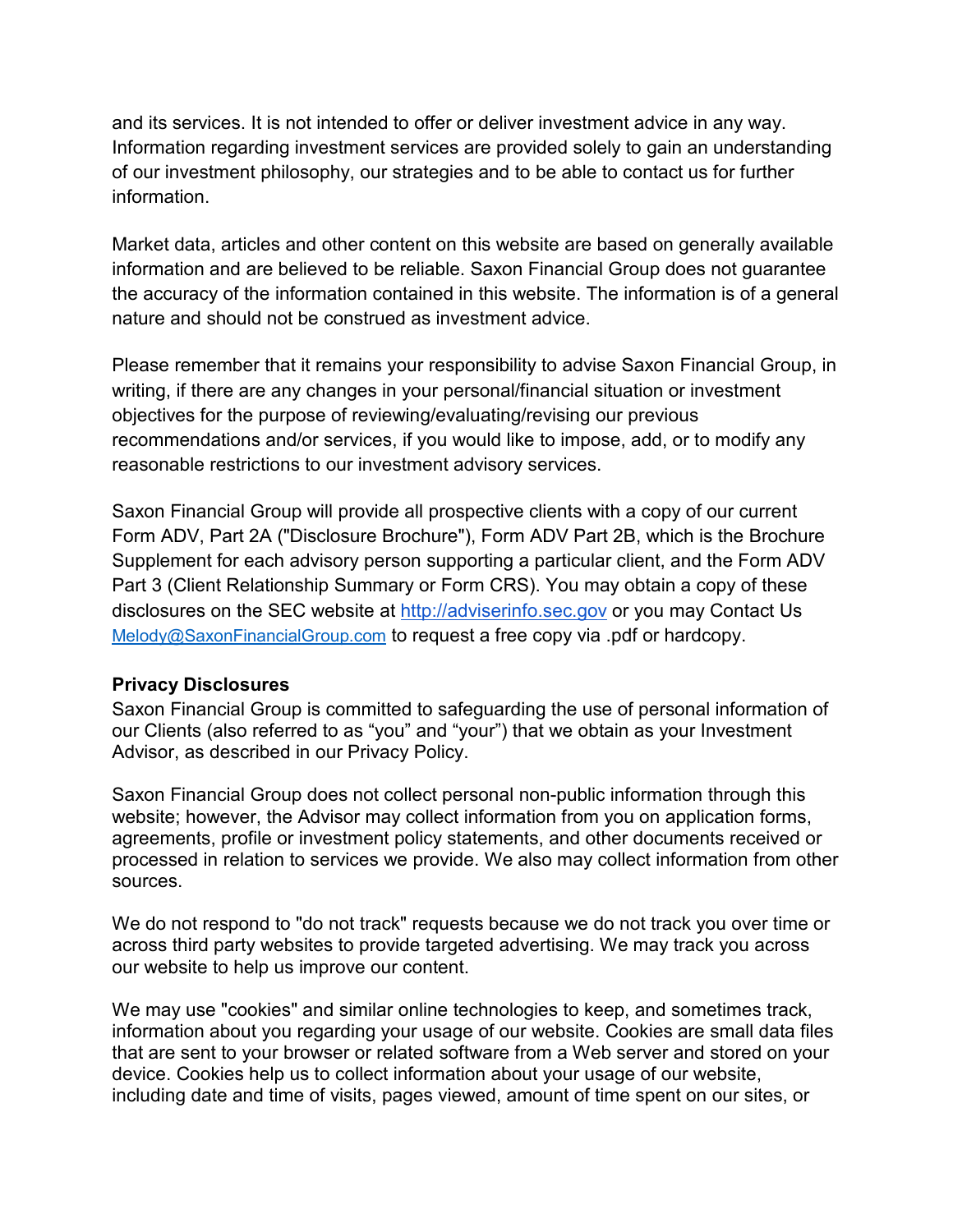general information about the device used to access the site, such as the browser used. You can refuse to store or delete cookies by configuring your web browser settings. Most browsers and mobile devices have their own settings to manage cookies. If you refuse a cookie when on our website, or if you delete cookies, you may experience some inconvenience in your use of our website, such as having to re-configure preferences.

When you are on this website you may have the opportunity to click-through to other websites, including websites operated by unaffiliated third parties. These sites may collect nonpublic personal Information about you. We do not control sites operated by these entities and are not responsible for the information practices of these sites. This Privacy Policy does not address the information practices of other websites. The privacy policies of websites operated third parties are located on those sites.

For a copy of the Saxon Financial Group Privacy Policy, please contact [Melody@SaxonFinancialGroup.com.](mailto:Melody@SaxonFinancialGroup.com)

## **Email Disclosures**

Saxon Financial Group often communicates with its clients and prospective clients through electronic mail ("email") and other electronic means. Your privacy and security are very important to us. Saxon Financial Group makes every effort to ensure that email communications do not contain sensitive information. We remind our clients and others not to send Saxon Financial Group private information over email. If you have sensitive data to deliver, we can provide secure means for such delivery.

## **Please note: Saxon Financial Group does not accept trading or money movement instructions via email.**

As a registered investment advisor, Saxon Financial Group emails may be subject to inspection by the Chief Compliance Officer ("CCO") of Saxon Financial Group or the securities regulators.

If you have received an email from Saxon Financial Group in error, we ask that you contact the sender and destroy the email and its contents.

If you have any questions regarding our email policies, please Contact Us at [Melody@SaxonFinancialGroup.com.](mailto:Melody@SaxonFinancialGroup.com)

### **Social Websites**

Saxon Financial Group may utilize third-party websites, including social media websites, blogs and other interactive content. Saxon Financial Group considers all interactions with clients, prospective clients and the general public on these sites to be